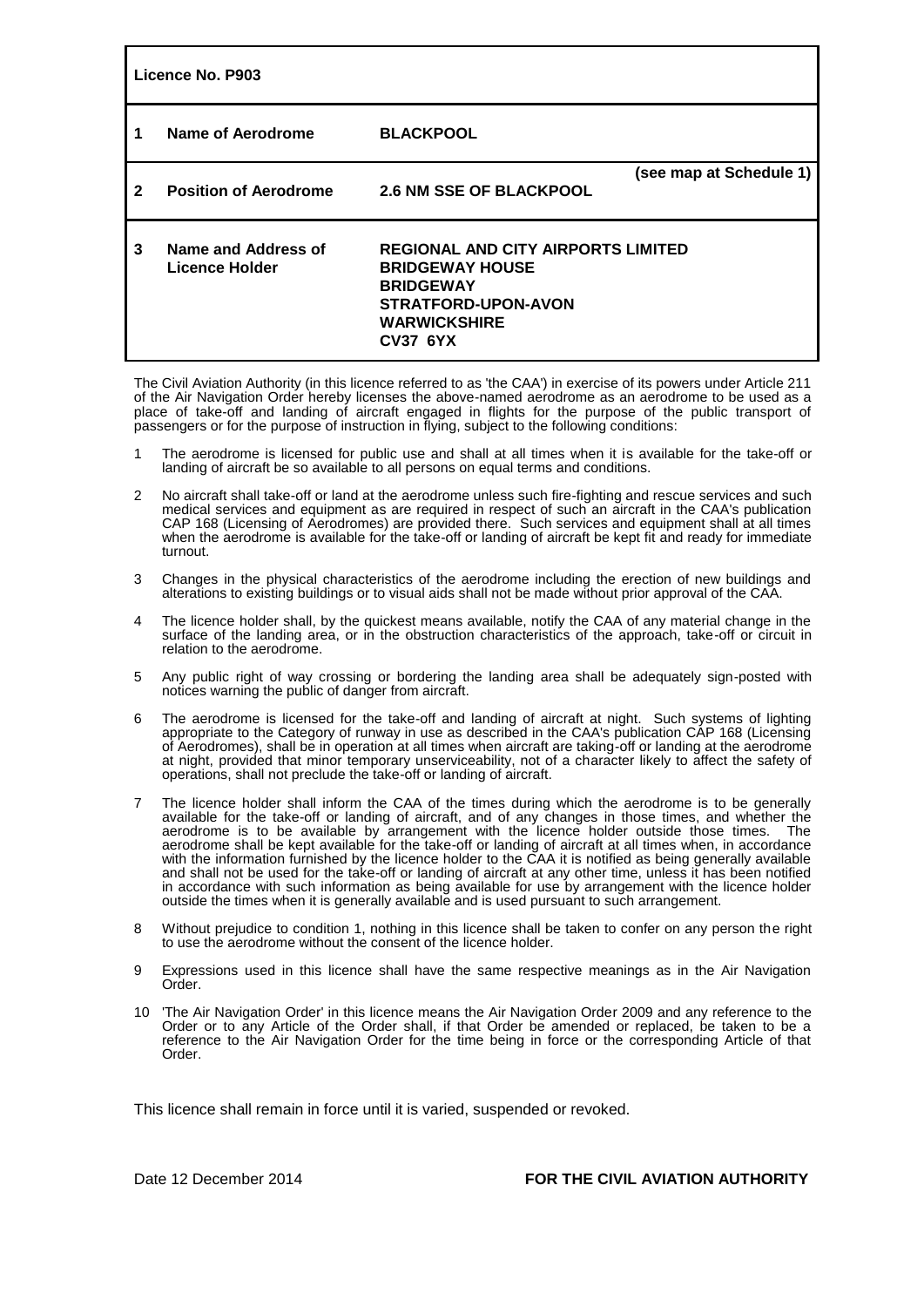

SCHEDULE 1 - REPRODUCTION OF PORTION OF ORDNANCE SURVEY MAP,<br>SHOWING EXACT POSITION OF AERODROME.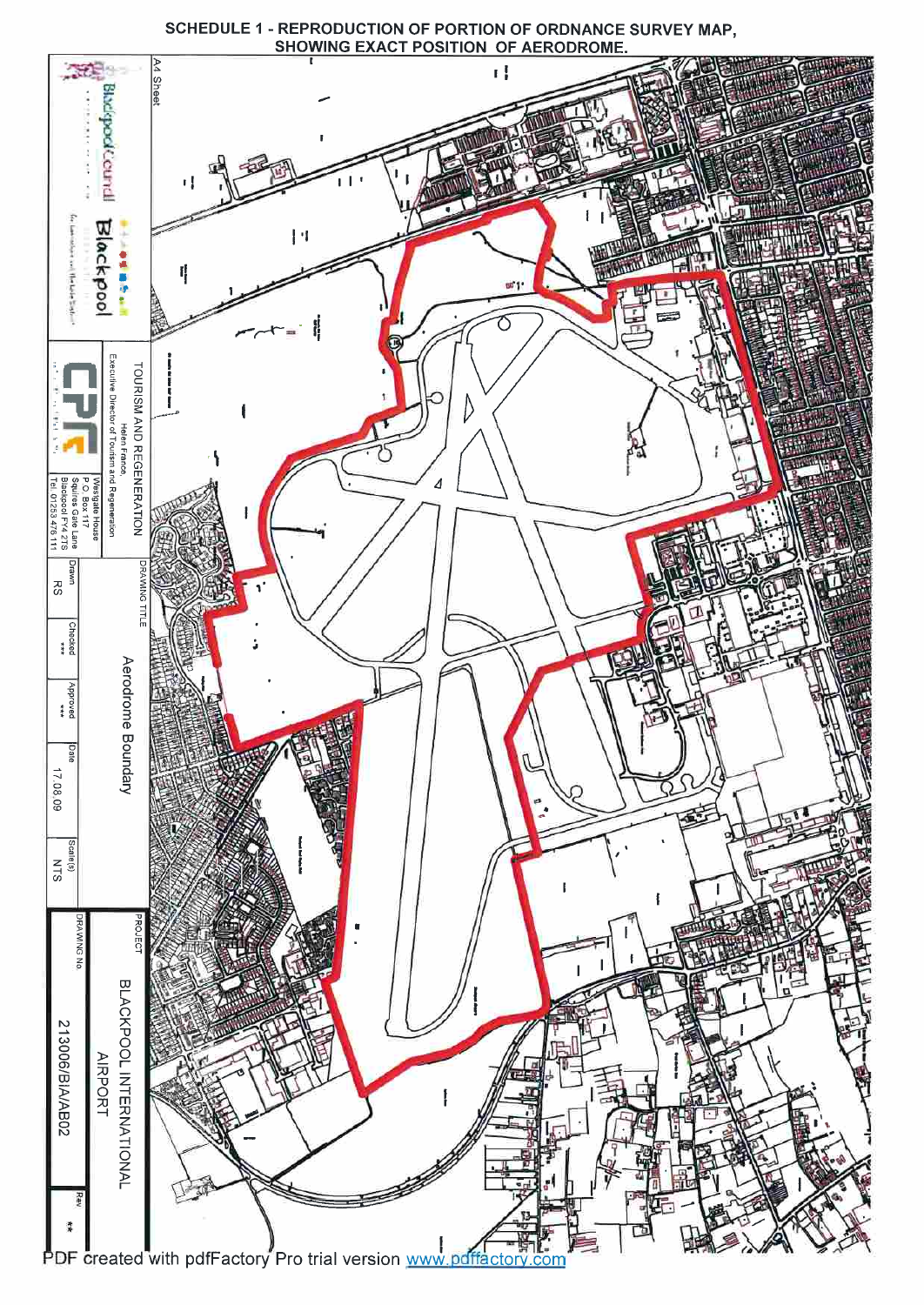| Licence No. P855 |                                       |                                                                                                                                 |                         |  |  |
|------------------|---------------------------------------|---------------------------------------------------------------------------------------------------------------------------------|-------------------------|--|--|
|                  | Name of Aerodrome                     | <b>CARLISLE</b>                                                                                                                 |                         |  |  |
| 2                | <b>Position of Aerodrome</b>          | <b>5 NM ENE OF CARLISLE</b>                                                                                                     | (see map at Schedule 1) |  |  |
| 3                | Name and Address of<br>Licence Holder | <b>STOBART AIR (UK) LTD</b><br><b>CARLISLE AIRPORT</b><br><b>CROSBY ON EDEN</b><br><b>CARLISLE</b><br><b>CUMBRIA</b><br>CA6 4NW |                         |  |  |

The Civil Aviation Authority (in this licence referred to as 'the CAA') in exercise of its powers under Article 212 of the Air Navigation Order hereby licenses the above-named aerodrome as an aerodrome to be used as a place of take-off and landing of aircraft engaged in flights for the purpose of the public transport of passengers or for the purpose of instruction in flying, subject to the following conditions:

- 1 The aerodrome is licensed for public use and shall at all times when it is available for the take-off or landing of aircraft be so available to all persons on equal terms and conditions.
- 2 No aircraft shall take-off or land at the aerodrome unless such fire-fighting and rescue services and such medical services and equipment as are required in respect of such an aircraft in the CAA's publication CAP 168 (Licensing of Aerodromes) are provided there. Such services and equipment shall at all times when the aerodrome is available for the take-off or landing of aircraft be kept fit and ready for immediate turnout.
- 3 Changes in the physical characteristics of the aerodrome including the erection of new buildings and alterations to existing buildings or to visual aids shall not be made without prior approval of the CAA.
- 4 The licence holder shall, by the quickest means available, notify the CAA of any material change in the surface of the landing area, or in the obstruction characteristics of the approach, take-off or circuit in relation to the aerodrome.
- 5 Any public right of way crossing or bordering the landing area shall be adequately sign-posted with notices warning the public of danger from aircraft.
- 6 The aerodrome is licensed for the take-off and landing of aircraft at night. Such systems of lighting appropriate to the Category of runway in use as described in the CAA's publication CAP 168 (Licensing of Aerodromes), shall be in operation at all times when aircraft are taking-off or landing at the aerodrome at night, provided that minor temporary unserviceability, not of a character likely to affect the safety of operations, shall not preclude the take-off or landing of aircraft.
- 7 The licence holder shall inform the CAA of the times during which the aerodrome is to be generally available for the take-off or landing of aircraft, and of any changes in those times, and whether the aerodrome is to be available by arrangement with the licence holder outside those times. The aerodrome shall be kept available for the take-off or landing of aircraft at all times when, in accordance with the information furnished by the licence holder to the CAA it is notified as being generally available and shall not be used for the take-off or landing of aircraft at any other time, unless it has been notified in accordance with such information as being available for use by arrangement with the licence holder outside the times when it is generally available and is used pursuant to such arrangement.
- 8 No fixed wing aircraft engaged in public transport or flying training shall take off or land where the MTWA exceeds 12.5 tonnes.
- 9 Without prejudice to condition 1, nothing in this licence shall be taken to confer on any person the right to use the aerodrome without the consent of the licence holder.
- 10 Expressions used in this licence shall have the same respective meanings as in the Air Navigation Order.
- 11 'The Air Navigation Order' in this licence means the Air Navigation Order 2016 and any reference to the Order or to any Article of the Order shall, if that Order be amended or replaced, be taken to be a reference to the Air Navigation Order for the time being in force or the corresponding Article of that Order.

This licence shall remain in force until it is varied, suspended or revoked.

Date 18 May 2017 **FOR THE CIVIL AVIATION AUTHORITY**